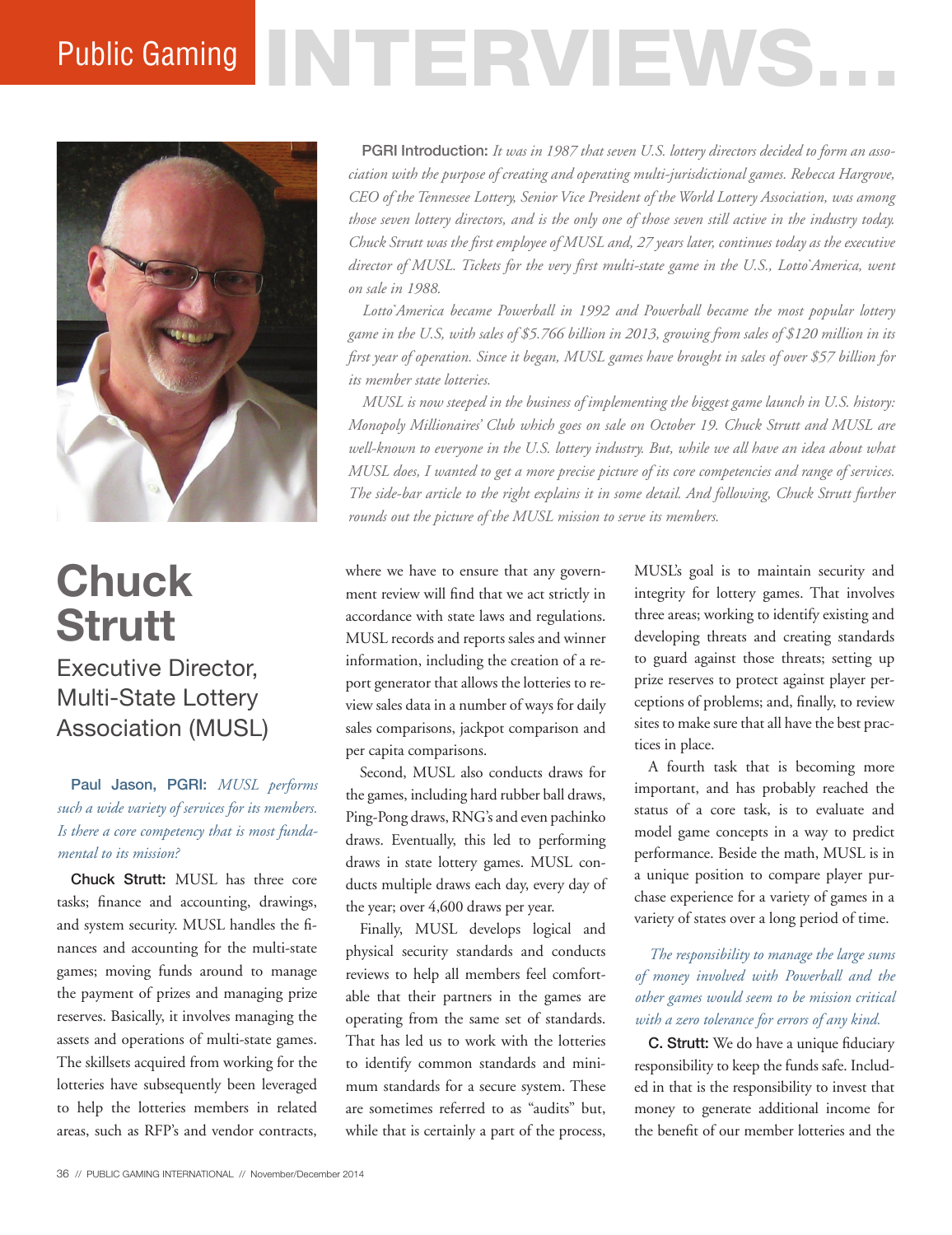#### **About The Multi-State Lottery Association (MUSL)**

The Multi-State Lottery Association (MUSL) is a non-profit, government-benefit association owned and operated by its 33 member lotteries. Each MUSL member offers one or more of the games administered by MUSL. All profits are retained by the individual lotteries and are used to fund projects approved by the legislature authorizing each lottery.

Formed in 1987, MUSL's first multi-state game was "Lotto\*America." The game ran four years, in two versions, before being replaced by "Powerball." On April 22, 1992, the first "Powerball" drawing was held. Since then, "Powerball" has become the number one lottery game in the United States. Prior to January of 2010, U.S. lotteries could sell either Powerball or Mega Millions, but had to choose between the two because they could not sell both games. In 2010, MUSL began to license the sale of Powerball tickets in the twelve Mega Millions states; and the Mega Millions Consortium began to license the sale of Mega Millions in the MUSL states. Powerball and Mega Millions are now both sold in all forty five U.S. lottery jurisdictions, including D.C. and U.S. Virgin Islands.

MUSL coordinates with the consortium of twelve Mega Millions lotteries concerning their participation in Powerball, and with MUSL member lotteries regarding the operation of Mega Millions. In addition to Powerball, MUSL facilitates 2by2, Hot Lotto, Wild Card 2, MegaHits, and All or Nothing. MUSL also offers the new Monopoly Millionaires' Club, set to launch on October 20.

#### **MUSL provides a variety of other services for lotteries, including:**

- Game design and development programs: MUSL provides its programs, spreadsheets, and expertise to member lotteries that need assistance or an additional method to calculate or confirm odds, coverage, cumulative coverage, and sample game runs for predicting sales level, average prize amounts, and overall game performance and outcomes.
- Assist members in establishing processes to operate state games at set prize payout levels.
- Management of game finances: this includes the purchase for members, by competitive bid, of securities and insurance annuities required to fund the purchase of member in-state lottery games.
- Internet and Web Site Services: At its actual costs, MUSL provides e-mail addresses, Internet access, website, database and email list hosting, and related support for member lotteries. MUSL provides space on its hosting infrastructure and can provide basic assistance for member lotteries to establish their own website. Sites currently hosted at MUSL are: AR, CT, IA, ID, KS, NC (2), TN (2), VT.
- MUSL updates jackpot information after a drawing for telephonecontrolled electronic billboards used by member lotteries and reports information to other non-electronic sign vendors. Currently, approximately 700 signs are updated by MUSL in 29 jurisdictions (AZ, AR, CA, CO, CT, DE, FL, IA, ID, IL, KS, KY, LA, MD, MI,

MO, NC, NH, NJ, NM, NY, OH, OK, PA, RI, SC, TN, VA, and WV).



- Security & Computer System Consulting: MUSL provides its members with expertise in the evaluation of computer and physical system security products and processes; MUSL participates in site visits and review of system vendors and in employment interviews for lotteries hiring computer security personnel; and assists in the design and programming of firewalls and routers.
- Player Information: MUSL assists in the preparation of complex individual reports and graphs for lotteries which are provided to players.
- MUSL sends out news items and Grand Prize estimate sheets to any person at the request of a member lottery.
- MUSL provides production, up-linking, and backups of drawings
- MUSL will work with a member lottery to develop a binder of contact information and game design and procedures so that the member's drawings can be conducted in the event of an emergency using either ball machines or an RNG (as agreed upon by the member lottery).
- MUSL develops and builds (at cost) a true-RNG draw machine for use in lottery draws as requested by a member lottery. One or more systems are currently in use in AR, AZ, CO, CT, IA, ID, IN, KS, ME, MT, NE, NH, OK, OR, RI, SD, VT, and WI.
- Web Scan. MUSL will scan, on a regular basis at the direction of the lottery, a lottery's web site to identify vulnerabilities.
- MUSL develops and shares information technology and security standards
- MUSL assists with the coordination of common promotions and advertisements, coordination of public relations, and emergency back-drawing sites for lottery games.

MUSL also hosts the Powerball web site and the websites for more than a dozen U.S. lotteries. The Powerball drawings are held in Florida. MUSL's other draw games are conducted in Iowa. MUSL games operate under the same core game rules in each jurisdiction; however, each lottery is free to vary rules pertaining to such things as purchase age, the claim period, and some validation processes. The Powerball web site averages over 350,000 page-views per day (over 10.5 million monthly). MUSL provides these services to the lotteries at no cost. MUSL earns its income from non-game sources such as earnings on its accounts, bond swaps, and licensing of its trademarks. MUSL also owns the patents and trademarks involved in its operations, holding them for the benefit of its members.

MUSL's director, Chuck Strutt, was the association's first employee in 1987. MUSL headquarters and staff of 12 full-time employees are located in Urbandale, Iowa.

#### Multi-State Lottery Association

4400 N.W. Urbandale Drive, Urbandale, Iowa 50322 515.453.1400 // www.musl.com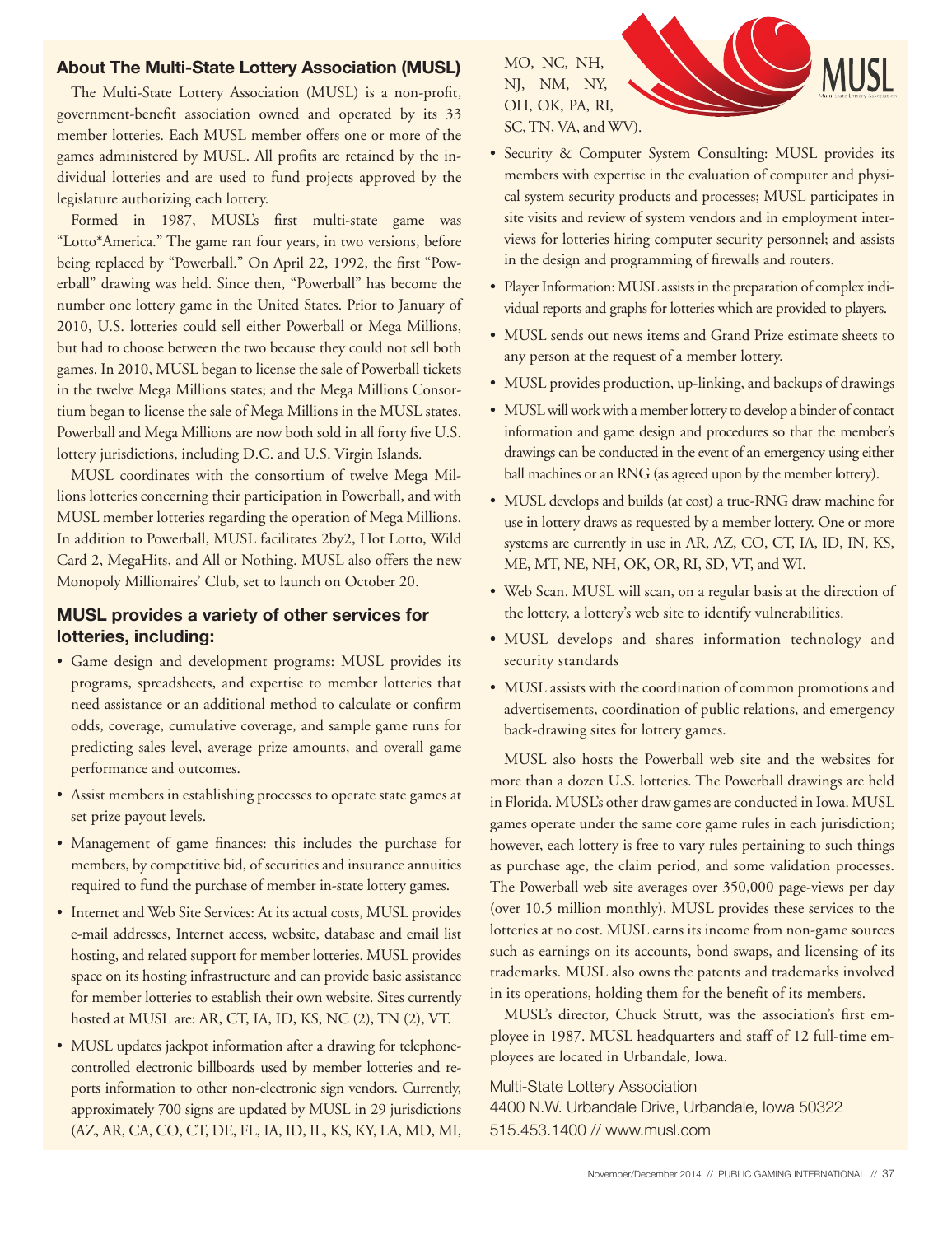

Good Causes they support. The rules and constraints that govern the way public funds can be invested differ from state to state, and MUSL must comply with the rules of each and every member state lottery. The result is a money management approach that is both conservative and responsible.

#### *So, MUSL earns money outside of game operations?*

C. Strutt: Yes. MUSL was designed to be a self-funding operation. That might surprise some of our newest members who are actually cutting a check to MUSL, but most members do not pay for MUSL's core services. Since it began operations, MUSL has earned over \$130 million in non-game revenues—investing the money that passes through our hands even for an instant; licensing IP (intellectual property) to nonlotteries; swapping bonds, and selling web ads—while MUSL expenses have totaled under \$85 million since 1987.

We also spend a lot of time evaluating game proposals submitted to MUSL. And many state lotteries call upon MUSL to assist them in evaluating game proposals applicable to their own in-state businesses. We work closely with the vendors and the professionals in the state lotteries, always seeking to integrate input from a variety of sources. We are a staff of thirteen. So we rely on our relationships with vendors and lotteries and others to develop the concepts that will help lotteries succeed. This collaborative process inhabits every aspect of our business, from ideation to development and implementation. And then to ongoing feedback so we can evolve our products and services, create new products and services, and to constantly improve and deliver more and better value.

#### *Is there anything that MUSL does that would surprise our readers?*

C. Strutt: Most lotteries know that MUSL designs and builds RNG's, that we update electronic signs in the middle of the night around the country, over 700 signs in 30 states; that we host websites for 14 states as well as Powerball.com and MegaMillions.com; and that we build annuities for MUSL and state lottery games, including for-life games. But some might be surprised to know that MUSL facilitates the operation of seven games with a couple of more games coming up soon. Some might be surprised to know that MUSL is involved in the operation of multi-state video lottery games at 14 casinos and racinos in four states or that a multi-state keno game is in the works, or that MUSL hosts an annual non-traditional

lottery conference. But most lotteries are pleased to discover that MUSL can take over their in-state game draws or can provide a back-up draw service in case some emergency—usually weather—prevents them from conducting a draw. In the end, MUSL exists to serve its members in whatever ways our members require and we are always looking for ways to be of service.

#### *What impact might Monopoly Millionaires' Club have on regional multi-state games and local in-state games?*

C. Strutt: Everyone will be watching the cannibalization rate. Some frequent lottery players will certainly spread their lottery money around, but the concept is different enough that it should attract new players and encourage more play from fringe players. You are probably right to suggest that it will have less effect on the big jackpot games Powerball and Mega Millions. But, in the end, the attributes of the national games that appeal to a national audience are slightly different from the attributes of the games that appeal to local and regional audiences. Monopoly Millionaires' Club can finds its one special appeal with a national television show. A national game cannot capture the local feeling or culture like an in-state and regional game. Local games can tie in with local sports franchises and local pop culture phenomena that are most relevant to the local audience but not so much to markets outside that state or region. Powerball and Mega Millions have become big brands because of their big jackpots. Big jackpots do have a universal appeal which has driven the success of those games. Monopoly Millionaires' Club is different in that is has a variety of play options but even it is based on the singular theme of the Monopoly game and a national television show. The Lottery TV Game Show for Monopoly Millionaires' Club is national, but it will include winners from every participating state with a special show for every market, featuring local players. That is about as far as the concept can go to reach for a regional or local appeal.

And, of course, a lottery can work to add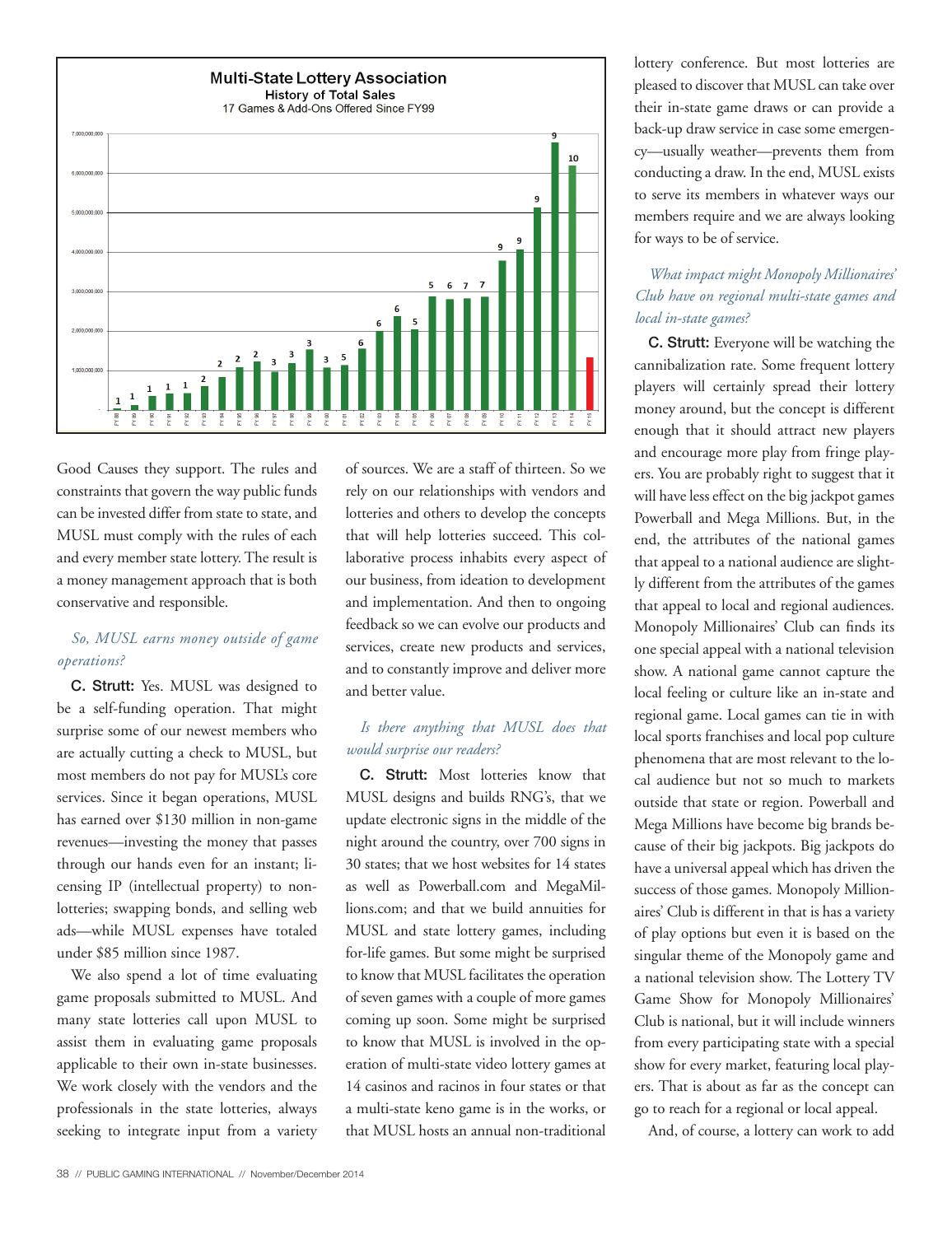a local flavor to their national games like Powerball and Mega Millions. Look at the fabulous "California Dreaming" campaign that won most of the Batchy awards last year. The Monopoly Millionaires' Club will try to duplicate the great emotional feeling on a national level with its introductory ad. In fact, one of the benefits of the Monopoly Millionaires' Club project to was to clearly show the value of a cooperative effort. The Powerball group has already agreed to develop funding for national production of advertising and promotion. This gives every lottery the ability to produce high quality campaigns and can free up money and effort for the promotion of purely local games.

#### *So, working cooperatively to promote national games can also benefit regional and local games?*

C. Strutt: Yes, but there are other audiences that we need to reach. Local games will always have their own appeal. Big jackpots have universal appeal and we will want to continue to promote that, and to create a wider variety of "hope and dream—change your life" story narratives. But we can also focus on brand messaging that reaches out to audiences at both the national and local level. We also need to appeal to different consumer groups that are defined not by geography but by other criteria, like play style, lifestyle, technological and social media aptitudes, and so on.

#### *Monopoly Millionaires' Club is a national game with advertising, promotion, and TV Game Show that appeals to a national audience. Yet it has features that appeal on a local level as well.*

C. Strutt: There are lots of winners. Instead of one winner from one state, or a small number of winners from a small number of states, there will be lots of winners distributed throughout the country and residing in all participating states. That alone connects Monopoly Millionaires' Club to local markets, gives it a local feeling. Then there are three ways to become a millionaire, creating a play experience that is quite dif-

ferent from Powerball and Mega Millions. That connects Monopoly Millionaires' Club to a broader demographic and playstyle profile, bringing in new consumer groups. Going forward, new game designs will need to include even more options to appeal to an wider variety of play styles. In effect, game design needs to become flexible and customizable to differentiate markets by both geography and consumer groups with different play-styles, interests, and lifestyles. For example, instead of the lottery setting eight or nine cash prize levels, you could have literally hundreds of prize levels of cash and merchandise and experiences; whatever the player wants. Combine that with flexibility in any number of other game attributes, and the players are given the tools to design their own unique game.

*Theoretically, couldn't the best of both worlds could be combined? Games that are national in scope, that leverage the economies of scale that come from collaboration, combined with the flexibility to customize for local markets. Providing the players with multiple options to design their own play experience gets us closer and closer to the market segment of one.* 

C. Strutt: Marketers sometimes focus on "dominant buying motive." It certainly is not illogical to try to appeal to what one thinks is the most popular reason for buying a product or behaving in a certain way. We clearly do need to have those basic products in the mix. But today's reality is that even the smallest markets can be easily reached. The Internet has brought down the barriers that made reaching small segments too expensive. A game like Monopoly Millionaires' Club takes a step in the right direction. It combines a well-known brand with a broad spectrum of appeal. The U.S. market for lottery products exceeds \$70 billion. That is plenty large enough to support a portfolio of games that include local and regional games, demographic segments, and national games. If a brand is strong enough, we should try to combine local and demographic elements into even a national game, as long as it does not harm the core attraction of the game. Europe has international games that overcome differences in language, currency, regulatory frameworks, even prize payout percentages. We can do that here if the brand is strong enough. I don't mean to say that every game should try to appeal to a diverse audience. The usual case will be that a game is designed to appeal to a local market or a national market.

#### *It sounds like the distinction between national and regional or local games is false, or at least not useful.*

C. Strutt: Powerball (originally Lotto\* America) and Mega Millions each started out with less than ten states, and they are considered "national" games. Hot Lotto has fifteen states and we think of it as a "regional" game. But Powerball and Mega Millions are now truly national brands. Our current Powerball Group Chair Jeff Anderson (ID) is extremely interested in moving the brand forward. We have always had a vision for the future, but Jeff is formalizing the process and including all directors, which is certainly a good idea. He wants to consider extending the brand, with a line extension, and well as expanding it. Powerball is a very powerful brand and stands the best chance of extending to a new line and expanding to reach new demographics.

By creating millionaires in every single state that participates, Monopoly Millionaires' Club provides a local flavor to a "national" game. And as we just discussed, we are exploring ways to integrate components into multi-state games that further enhance that local connection, the appeal to local culture and play-styles and even branding. I agree that national versus local or regional is a false distinction, at least where the brand is strong enough to attract nearly every demographic. Our goal is to have a portfolio of games that appeal to major segments of consumers and to innovatively expand and extend powerful brands that can break through to just about every audience.

As MUSL and its members evolve, we will drill down on the component parts to think about the whole process of building games and strategies that integrate resourc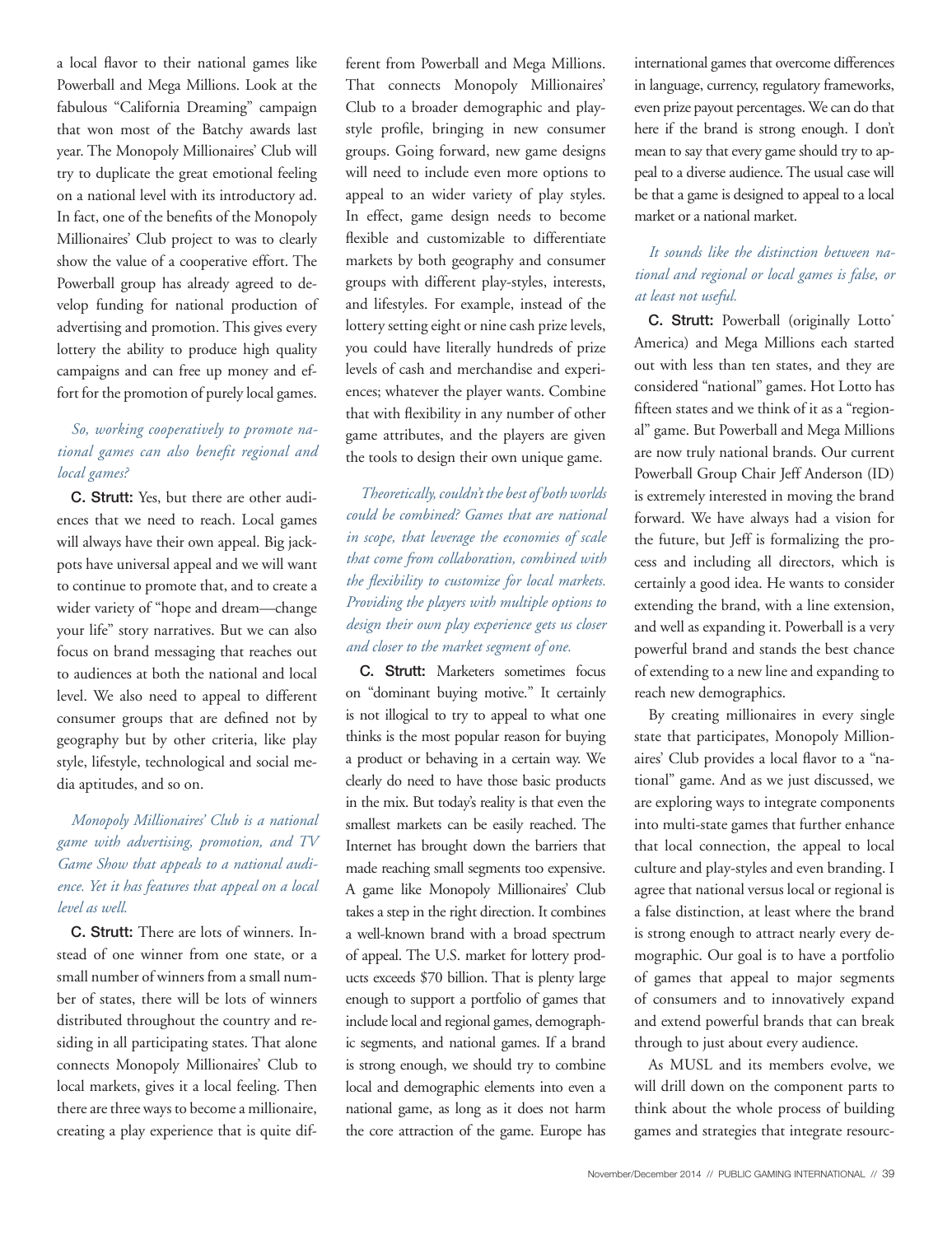es, technology, media, etc. in ever more productive ways. Among them will be the ability to pool resources to deliver national impact and build strong brands that can significantly enhance advertising and promotional impact at local levels.

#### *Game design, issuance of RFP's, building contacts, reviewing games and game proposals, applying predictive models to the business of assessing strengths and weaknesses, are just some of MUSL's core competencies.*

C. Strutt: We do have a growing list of services and we can hope that we are developing expertise in these areas, but MUSL's top goal is to shepherd projects and ideas through a process that enables the lotteries to make the most informed decisions about how to proceed. We gather the research, run the numbers, organize the data and facts, and try to present it all in a fashion that helps lotteries chart the best course of action.

*Yes. But the resources you have, the industry-specific brain-trust and data that have been accumulated over the last 27 years, would seem to be proprietary in the extreme. I can't imagine how even the biggest and richest consultancies, like an Accenture or Ernst & Young or KPMG, could deliver anything remotely comparable to the service provided by the MUSL staff of twelve.* 

C. Strutt: I appreciate the sentiment. I will say that MUSL employees have had a rather unique opportunity. We've had the chance to work closely in a trusted member relationship with hundreds of lottery directors and even more staff over the years. In the last several years, we've even had extraordinary access to the best and brightest the vendors have to offer. The compliment really belongs to our teachers and the resources they have made available to us.

*But seriously, when you talk about deconstructing the component parts of the games and analyzing the vast history of how the games are implemented, and channeling that information into actionable business plans, it would seem to be impossible to replicate the ability of* 

#### *MUSL to do that. How could anyone else possibly harness the resources to deliver the predictive values that inform the process of making decisions and creating the action-plans that amount to multi-million dollar investments?*

C. Strutt: We certainly do not presume to be the sole proprietor of industry intelligence! I hope that have reached the level where we can truly contribute to the industry. We have develop close working relationships with key lottery employees and with vendor employees who welcome the chance to test each other's work and make it better. We welcome input from all sources, inside and outside the industry, and encourage lotteries to do the same. One of the strengths of MUSL—the broader organization—is that we have a measured low of new directors who, for a variety of reasons, have achieved success in their jurisdictions. They bring a fresh view to the industry. If they questions what we believe is set in stone, then if forces us to look anew and reexamine beliefs that can get stale over time. If they bring in something new to consider, then we all benefit. Strategic planning needs to be informed by the experience of others who may not be long in the lottery business but whose experience may shed light on our industry practices. We need to not only be open to that, we need to apply a creative and open-minded mentality to gleaning insight from circumstances that are not identical to our own but can inform our thought process nonetheless.

#### *Let's take the business of funding annuities. That would seem to require a high-stakes and complex business process that has qualities unique to lottery.*

C. Strutt: What lotteries bring to the creation of annuities is that they cannot fail. They also must sometimes meet strict standards sometimes developed by a legislative panels. Over the years, we have developed the resources to build annuities using bonds permitted by the various jurisdictions or to build for-life prizes using standard actuarial tables and a mixture of insurance company contracts and bonds that are both prudent and provide reasonable earning. Also, we do this through a bid process and usually within a few days.

#### *MUSL provides the service of building and maintaining internet websites?*

C. Strutt: We do. Since it is a significant cost item and not all lotteries participate, the MUSL Board of Director has required that MUSL charge for the service. MUSL's hosting needs are unusual. Unlike a You-Tube or Google, we only occasionally need that kind of power. A few times a year, we are hosting as much traffic as these big boys. The lotteries can benefit from our need to build that kind of structure and we pass along the service at cost.

#### *MUSL's Powerball website has an average of over 350,000 page views per day. That's an incredible volume of traffic. But when the jackpots roll up, doesn't it spike with tens of thousands more players checking to see if they won?*

C. Strutt: A daily average is almost meaningless. Last month, with no big jackpots on the line, our daily average dropped to just under 300,000 per day. But again, our system must be built to handle the big numbers. You are right. When jackpots spike, the number of users trying to hit the site skyrockets; not in the tens of thousands, but in the hundreds of thousands and more. Our biggest draw night saw 1.2 million simultaneous users hitting the site. That means there were 1.2 million person hitting the "enter key" at one time and they were all expecting to see the numbers drawn. On those nights our full IT staff—all four of them—were up late into the night in our "war room" tweaking load balancers and adjusting the site to keep up us up. Then if happens all over again the next business day when players get into work and log on to check their numbers.

### *MUSL's RNG (Random Number Generator) for draw games is a "true" RNG. What does that mean exactly?*

C. Strutt: Lotteries typically use Pseudo-RNG's, or PRNG's, to draw numbers. These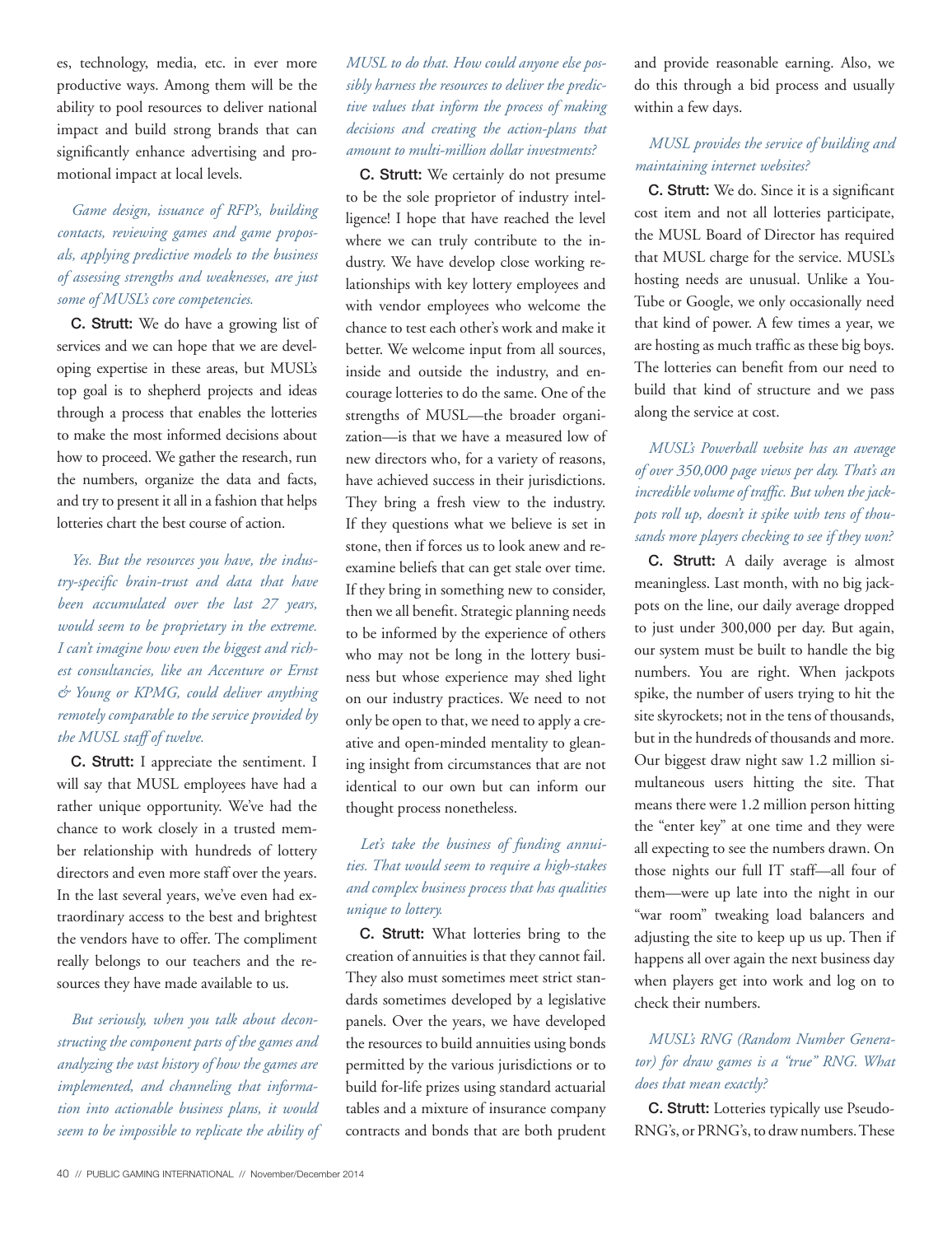depend, in theory on some predictable act, usually because it involves a human doing something like hitting the "enter key." A PRNG is actually perfectly acceptable for lottery use. Years ago, we were stunned to hear that lotteries were paying several hundred thousand dollars for RNG's. We were challenged to do it for less. We decided to design and build a True-RNG, or PRNG for several thousand dollars. There are a number of ways to develop true random numbers. We considered photos of clouds or of a lava lamp for clear days but got a little more serious and decided to use the random decay of radioactive material. The MUSL TRNG's contain Americium-241 and a Geiger counter. There are about 60 MUSL TRNG's in use among the lotteries now; each at a cost of less than \$8,000.

#### *In addition to the games operated by MUSL, don't you conduct the drawings for lotteries as a service?*

C. Strutt: We do. We began by offering an emergency draw backup service to the lotteries. States are often required to maintain a disaster recovery plan, including a plan for their draws. For no cost, we offer our members the ability to conduct their draws on a moment's notice. We maintain binders of a lottery's games and draw procedures and keep them regularly updated. All of that is far more effort than actually conducting emergency draws. Over the years, we've probably only conducted a half-dozen emergency draws for lotteries, mostly due to severe weather. Eventually, states found that they could move all of the local game draw to MUSL for less money than hiring staff to do evening and weekend draws. MUSL now handles all states draws for some members.

#### *I'm sure everything possible is done to ensure success of a new game launch. But the reality is that you are always needing to manage for downside risk, aren't you?*

C. Strutt: Lotteries live on redundancies. Everyone in this industry hopes for the best and plans for the worst. In a very general sense, it comes down to making sure that the game is designed to perform and deliver the predicted outcomes. But there are no guaranteed outcomes and we need to manage for that fact. We have to manage for the fact that some games or marketing initiatives are not going to perform as predicted and have a financial structure to cover those instances should they occur. That's not to say that lotteries don't take calculated risks. In those cases, our job is to make sure that the lotteries know the possible risks.

*I heard someone comment that MUSL's IT and security should be meet the same high standard as those used by financial institutions. But financial institutions get hacked and go down, whereas you have never been hacked or gone down, right?* 

C. Strutt: We would look at the standards applied to financial institutions as being a big step backward for us! Lottery systems have to be more secure than those of financial institutions. For banks, it is only about some cash held in customer accounts and the banks stand behind those accounts. Theft is acceptable as long as the customer is protected. In the lottery business it is about integrity and the perception of fairness. Simply promising that we would return every buyer's ticket price is not good enough. Lottery systems has fewer moving parts than financial institutions have, so the requirements placed on our systems are not as complex as those placed on financial institutions. Lottery systems have to guarantee that no compromise will happen, ever.

*I would think that MUSL has already faced most problematic industry issues and that information would flow through MUSL such that lottery staff from all around the country could call you for guidance.*

C. Strutt: I'm sure that most lottery directors don't realize how many calls we get from their staff with questions about things that they are encountering for the first time or rarely encounter but that we have already dealt with many times. When we get to meet with new lottery staff, we remind them that we deal with a lot of strange requests for information and that, if they get one, we probably have already developed a response or collected the information. It works both ways. Lotteries share their issues and MUSL can be a central sources for answers and responses.

#### *The same staff at MUSL has been in place for longer than I can remember.*

C. Strutt: It seems like only yesterday. Even now, when I head in to work on Saturdays and Sundays, I'm not alone. There is something about this industry that keeps us going. The staff loves this industry, loves what they do, and the result is long-experienced staff serving the members. One of our toughest jobs is to hire new staff. We need high skill sets but also someone who doesn't mind working outside of their field when needed. MUSL is too small for any employee to get lost. Those who can't pull their weight don't last long and those who do the job right tend to stay.

#### *When cross-sell began in 2010, Powerball was the dominant brand. How has the brand value evolved for Powerball relative to Mega Millions since then?*

C. Strutt: We just finished research that include a look at the brands and consumer perceptions of the two brands and comparing the two brands. Mega Millions has improved over the last four years so that it is now comparable to Powerball. We saw some surprising player loyalty for both brands, which still exists today, though it is lessening. As the brands both gain a foothold with players, it become even more important to differentiate the games or we will only compete by jackpot size.

#### *What can be done to fight "jackpot fatigue."*

C. Strutt: What we casually call "jackpot fatigue" is likely a mix of issues that need solutions. In lottery history, the usual solution has been to simply increase the odds to increase the size of the jackpots. We know that we have to do more than that. We can't simply move to hundreds and thousands of numbers in the drum. For our big brands we need to expand games in ways that attract the